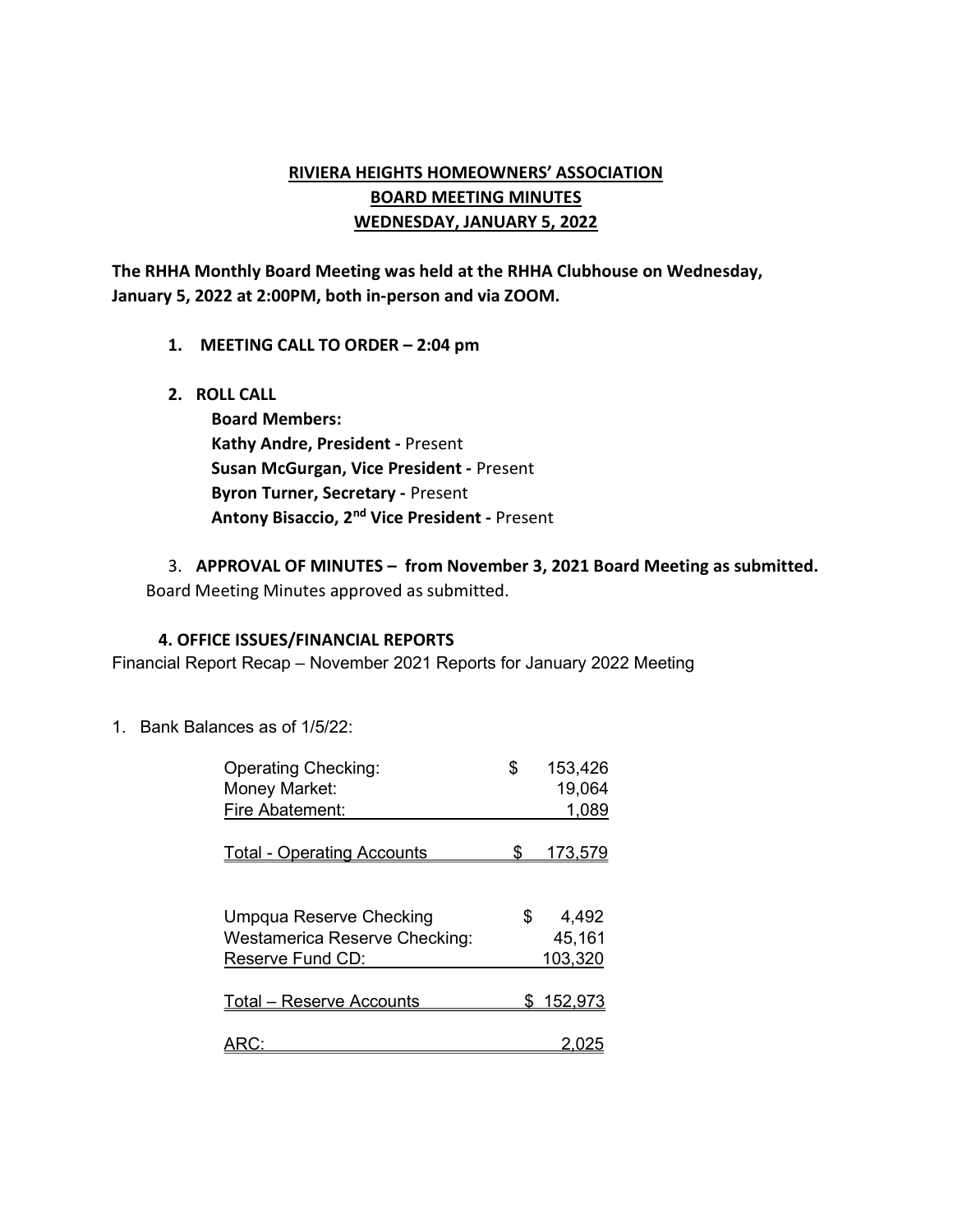- 1. Total cash receipts through November were \$218,100. Of the total received, \$203,300 was for annual dues, \$5,850 was for property transfers, \$3,900 was for fines, and \$2,000 was for late fees. Cash operating expenses through November were \$92,600 (23% administrative, 54% payroll, 15% property maintenance, 8% utilities).
- 2. On an accrual basis, total income through November was \$284,100 and year-to-date operating expenses were \$120,600. Reserve expenses through November were \$120,600, which includes \$112,700 in expenses at the Marina and \$7,900 in fire abatement expense.
- 3. Eight property transfers were posted in November bringing the year-to-date total to 28.
- 4. The budgeted reserve contribution for 2021-2022 is \$59,286. The first half of this contribution will be made in January from the Operating account.

# C. Update – on-going litigation with RHHA Homeowner:

Litigation is still pending trial.

# D. Updated RHHA email list/contact information

 RHHA has updated all contact information for property owners, including email addresses for distribution of RHHA information and events. If you would like to be put on our email list, please call the office.

### PRESIDENTS REPORT:

# A. LAKE COUNTY REDISTRICTING 2021:

As a result of recent redistricting, Riviera Heights will no longer be included in District 4, which primarily covers Lakeport. Riviera Heights will now be included in District 5, keeping all of Kelseyville Riviera, Riviera West, Buckingham and Riviera Heights in the same district, which is beneficial to address common area challenges, such as fire abatement.

# B. FIREWISE - UPDATE:

# A. Fire Station - Measure A did not pass

Measure A unfortunately did not pass for a number of reasons, including lack of transparency and the L.C. Tax collectors increasing property taxes without notice. The North Konocti Fire Station 57 Task Force will be holding a meeting in January to discuss alternate strategies for having a fire station built within a 5-mile radius of RHHA & Buckingham.

# B. Benefit Zone – 2022 program

RHHA is identifying properties to submit to Lake County Code Enforcement for the 2022 Benefit Zone fire abatement program. These are properties that pose a high fire risk to RHHA and whose owners are in fire abatement non-compliance, including those properties in extreme tax default with owners who are either deceased or have abandoned their properties altogether.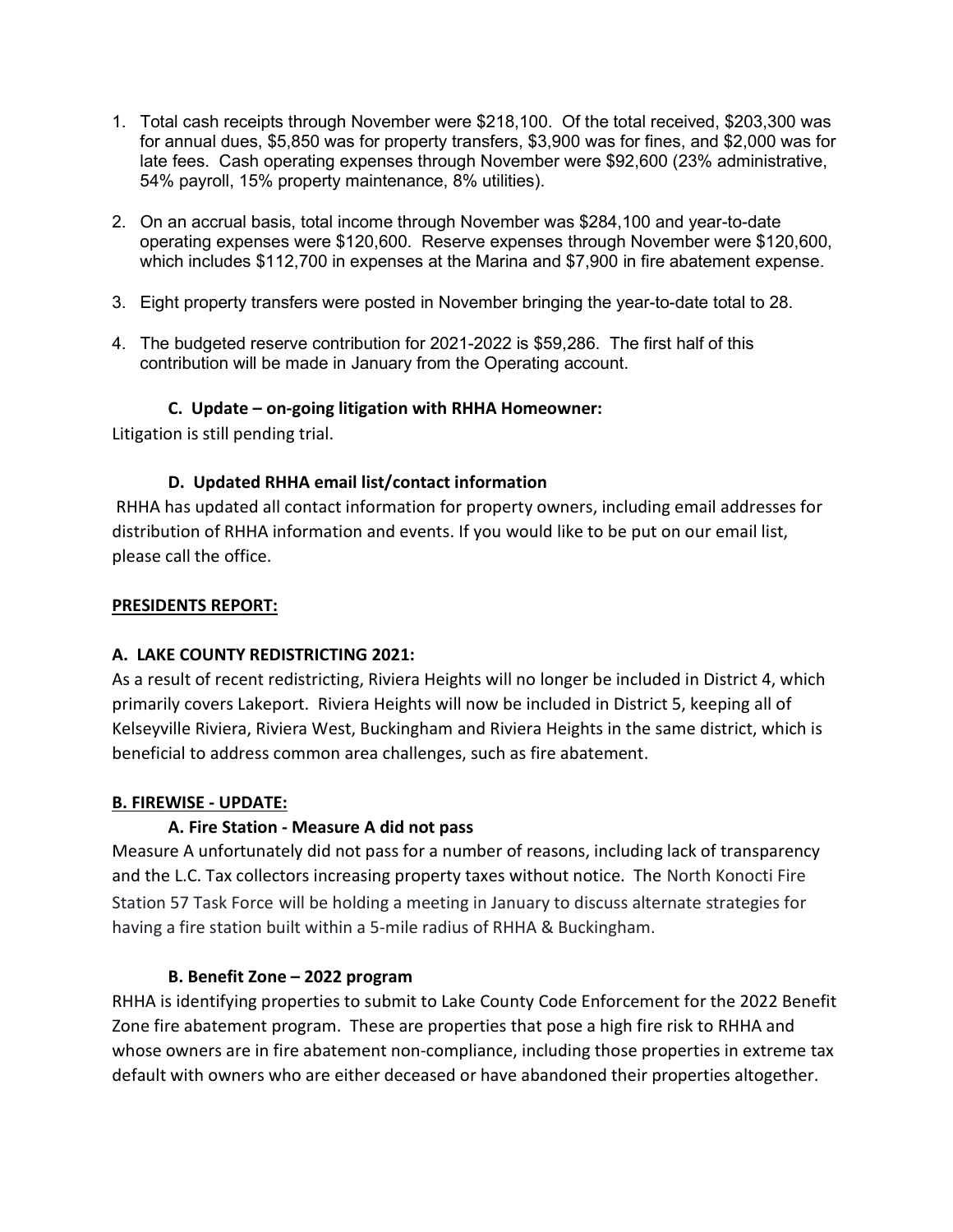### C. Dead/dying trees throughout Riviera Heights

RHHA, as well as all of Lake County, is being severely impacted by an increase in tree mortality, as a result of beetle infestation related to drought. Numerous grey pines, knob cone and other pine species in Riviera Heights are rapidly dying, creating a serious fire hazard. RHHA is currently notifying and working with property owners to have these dead/dying trees on their property removed.

### D. Dead/dying tree removal at Clubhouse

Several weeks ago, RHHA removed 8 dead trees near the Clubhouse due to beetle infestation. Because of this quickly spreading infestation there are now another 9 dead trees that need to be removed. Vendor bids for tree removal are being obtained by the Board.

### E. CLERC Grant – Hazardous Tree removal along evacuation routes

Hazardous tree removal, part of the grant we received from CLERC, is wrapping up in Riviera West. When K&R Tree Specialists are done with tree removal in Riviera West, they will start removing identified trees in Riviera Heights along the main evacuation routes.

### F. Soda Bay Road Evacuation Route Clearing Grant – Dept. of Public Works

Riviera West & Riviera Heights is working in collaboration on a grant for clearing of hazardous trees and fire fuel vegetation along the Soda Bay Road corridor. Phil Hartley of Riviera West wrote the initial grant concept, which was submitted to the L.C. Department of Public Works for grant sponsorship. Dept. of Public Works will do the final writing and submission of grant, and if awarded, will implement and manage this grant. Soda Bay Road is the only way in and out of this area in the event of wildfire. This grant if extremely important to address fire risk and evacuation preparedness.

#### G.2022 schedule of Fire Abatement fines – Board to Vote

The Board composed a new Fire Abatement Schedule of Fines that was then read into the meeting and voted on. The Board voted unanimously to approve the following fine schedule:

#### RIVIERA HEIGHTS HOMEOWNERS' ASSOCIATION

#### FIRE ABATEMENT SCHEDULE OF FINES

It is imperative that all RHHA property owners maintain your property in fire abatement compliance on a year-round basis. Having your home or vacant lot cleared of all fire hazard and safety risk protects the lives and investments of every property owner in Riviera Heights. The RHHA BOD is responsible for helping to ensure year-round fire abatement compliance of all homeowners. One way that RHHA is able to ensure fire abatement compliance is by implementing a schedule of fines that will be assessed on properties in non-compliance, after owner notice and due process, which includes the opportunity to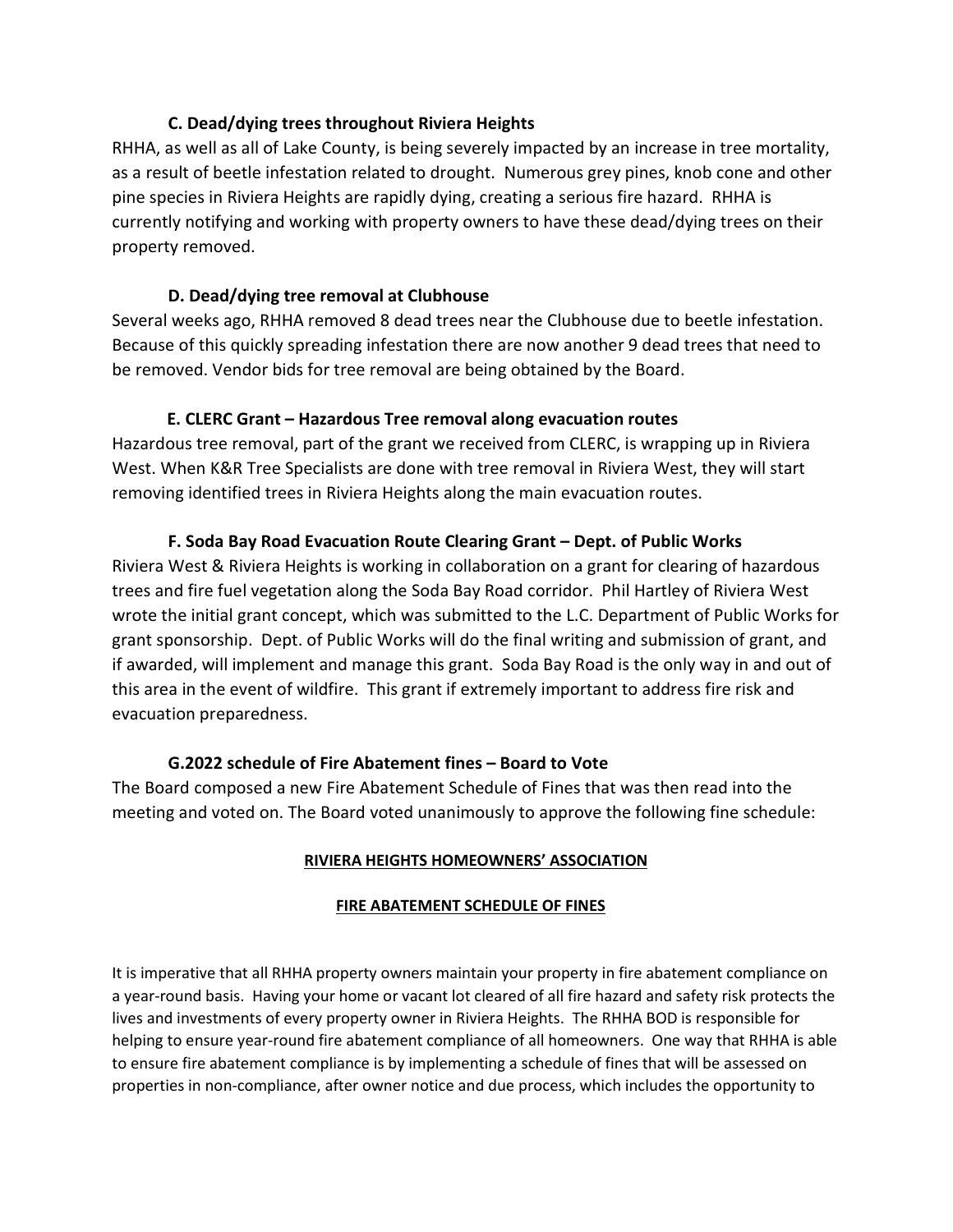dispute and/or contest any alleged fire abatement violation(s) at a hearing before members of the RHHA Board of Directors.

It would be greatly appreciated by the BOD if all homeowners voluntarily clear and remove all fire risks from your properties so that the RHHA BOD does not have to take required enforcement action. The BOD would much rather have you spend your money on clearing your property – not paying fines. However, if homeowners choose not to voluntarily comply with curing fire abatement violations in a timely manner, the BOD has no other choice but to impose fine assessments as a leverage to bring noncompliant properties into compliance. Again, our goal is to protect the lives and property of everyone in Riviera Heights. Any property in fire abatement non-compliance jeopardizes the safety of everyone else in our community in the event of wildfire.

Accordingly, effective January 6, 2022, fire abatement fines on properties in non-compliance will be assessed based on the severity of fire risk, including additional monthly fines for properties in continued non-compliance after 30 days of initial fine assessment as follows:

| Low Fire Risk:         | \$200 plus a \$100 non-refundable administrative fee (Total \$300)<br>An additional fine of \$50 per month will be assessed for on-going violation(s)<br>until property is brought into fire abatement compliance.                   |
|------------------------|--------------------------------------------------------------------------------------------------------------------------------------------------------------------------------------------------------------------------------------|
|                        | Medium Fire Risk: \$650 plus a \$100 non-refundable administrative fee (Total \$750)<br>An additional fine of \$75 per month will be assessed for on-going violation(s)<br>until property is brought into fire abatement compliance. |
| <b>High Fire Risk:</b> | \$1,400 plus a \$100 non-refundable administrative fee (Total \$1,500)<br>An additional fine of \$100 per month will be assessed for on-going violation(s)<br>until property is brought into fire abatement compliance.              |

The Board is willing to work with homeowners to rescind fines once the violation is cured, depending on how quickly the property is brought back into compliance as follows:

If your property is cleared of fire abatement violations within:

- 30 days of original fine assessment: 100% of fine will be rescinded, less non-refundable administrative fee.
- 31 to 60 days of original fine assessment plus additional fines for on-going non-compliance: 75% of fine will be rescinded, less non-refundable administrative fee.
- 61 to 90 days of original fine assessment plus additional fines for on-going non-compliance: 50% of fine will be rescinded, less non-refundable administrative fee.
- 91 days to 120 days of original fine assessment plus additional fines for on-going non-compliance: 25% of fine will be rescinded, less non-refundable administrative fee.